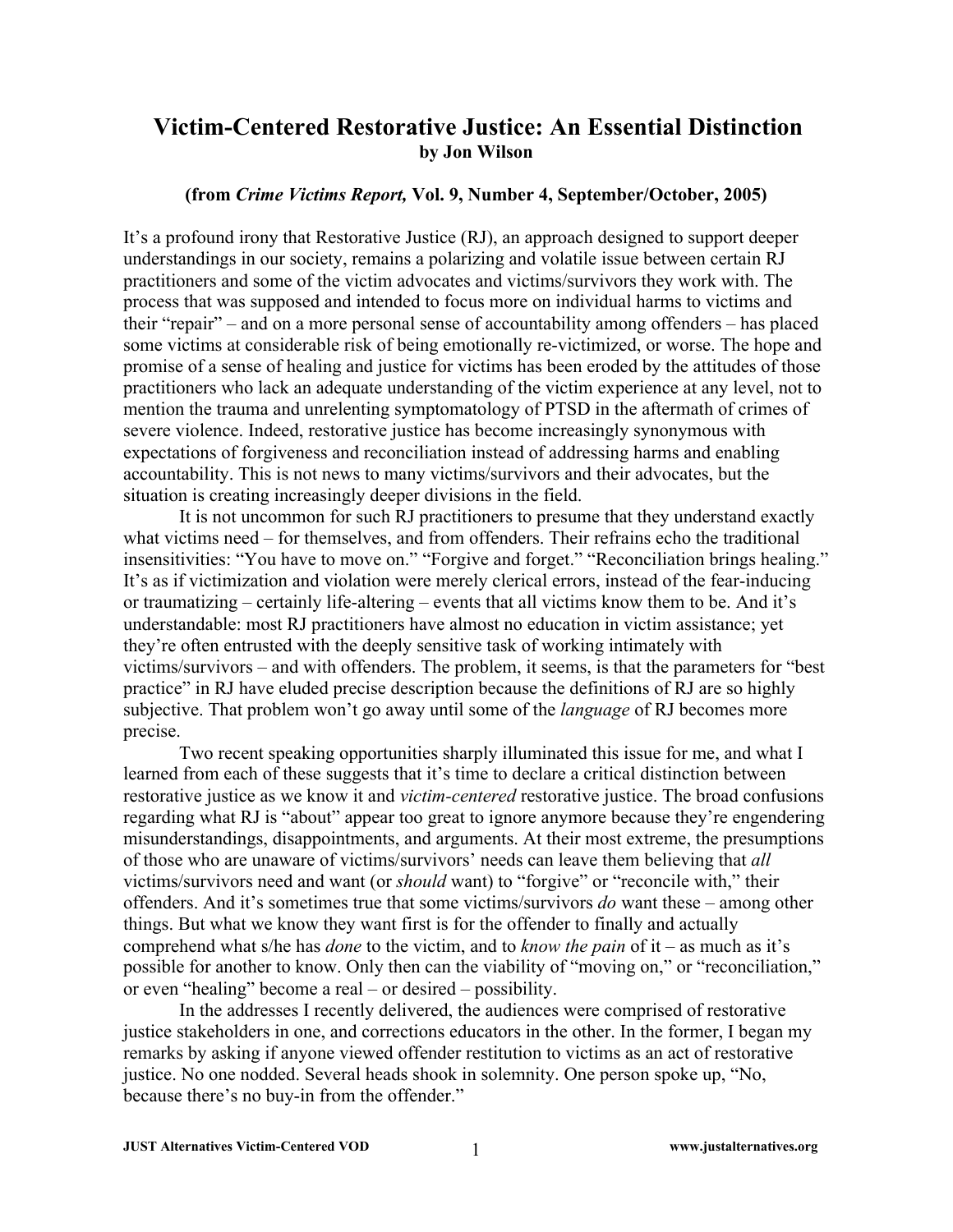"But wouldn't the *victim* view restitution as an act of restorative justice?" I asked. A few of the listeners seemed to silently, if reluctantly, acknowledge the possibility. "Well, who is restorative justice *for*, if not the victim?" I asked. The answers varied between society, the victim, the offender, and all three. It's still surprising how rarely RJ is seen and experienced as being anchored in the harms of victimization, but more as a solution to a knotty "community" problem – the "can't we all just get along?" problem. To be fair, RJ is far more elegant and complex – and much more promising – than this, but it's nevertheless often true that RJ is an easier answer for those *outside* the victim and advocate communities than it is for those *within* these communities. That's my first argument for a victim-centered restorative justice distinction.

At the second address, to corrections educators interested in exploring the adaptation of RJ principles to their educational programs, I was one of three presenters. Among us were a specialist in restorative justice programs, a victim services coordinator, and myself, on the ways in which offenders often need a lot of help to "get it" about the victim/survivor experience. (Until they can see and hear a real victim/survivor – their own or another's – speak honestly, they cannot begin to comprehend the real effects of their behaviors.) Each of us presented our points of view to the educators, but I suspect they left more confused than enlightened. After all, we were each talking about restorative justice, but two of us were speaking in one way (oriented toward addressing the needs of victims) while the other was speaking on the needs of offenders. We might have addressed this more thoroughly with more time and a panel moderator, but in the absence of an integrating agent, the listeners were left to contemplate their own orientations and biases. I came away with an unsettled feeling, worried that we in the field are not applying effective enough language to clarify or distinguish the needs of victims within the RJ context. After all, we were talking about the very same idea, but there were two completely opposite – and disconnected – points of view, which seems dangerous and wrong. That's my second argument for a victim-centered restorative justice distinction.

I find myself spending a good bit of time explaining what I *don't* do in the work of facilitating dialogues between victims of violent crime and their offenders. I'm *not* really a "mediator." It's not a conflict resolution; it's a deeply complex and intimate interaction about a clear and unambiguous victimization, and I'm simply a facilitator, or guide. It *isn't* about forgiveness and reconciliation – unless that's what the victim/survivor genuinely wants and intends to do. Given the anger that many victims/survivors feel around the presumptions and expectations of RJ (there is nothing more ferocious than an outraged survivor), I've been trying hard not to use the phrase at all, and I've searched for an alternative phrase, like "responsive justice." But that doesn't seem to do anything much, either. There's a lot to like about the word "restorative," as long as it doesn't insist on some kind of "balance" between the victim and the offender and the community, and as long as all that's presumed to be "restored" is some sense of "justice."

Surprisingly, it was at the National Victim Assistance Academy (NVAA) in Fresno, California last June that I began to realize that the answer lies not in coming up with an altogether new phrase, but in making the "victim-centered" distinction more clear. I was attending the six-day Academy with both experienced and aspiring victim service professionals, and with a rigorous and refreshingly victim-oriented faculty. Every once in a while the phrase "restorative justice" would come up. Because I was the only attendee actively involved as a practitioner in the victim offender dialogue field, the references to RJ would sometimes also refer to my work. It was an odd experience because I hadn't been